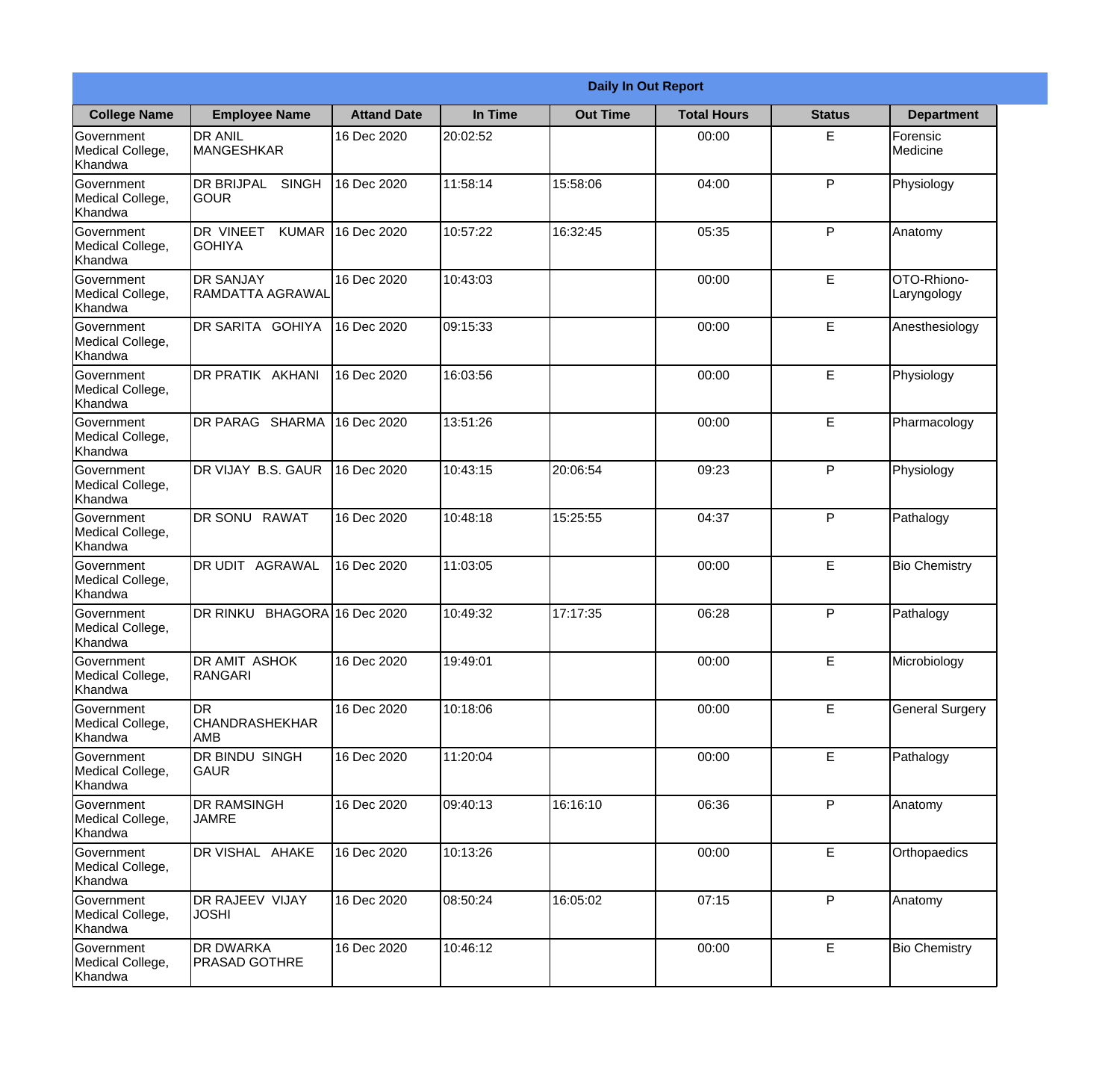| <b>Designation</b>                  | <b>Category</b> |
|-------------------------------------|-----------------|
| Assistant Professor   Para Clinical |                 |
| Demonstrator/Tutor   Non Clinical   |                 |
| Professor                           | Non Clinical    |
| Professor                           | Clinical        |
| Professor                           | Clinical        |
| Assistant Professor   Non Clinical  |                 |
| Professor                           | Para Clinical   |
| Associate Professor Non Clinical    |                 |
| Demonstrator/Tutor   Para Clinical  |                 |
| Associate Professor Non Clinical    |                 |
| <b>Assistant Professor</b>          | Para Clinical   |
| Professor                           | Para Clinical   |
| Assistant Professor Clinical        |                 |
| Associate Professor Para Clinical   |                 |
| Demonstrator/Tutor   Non Clinical   |                 |
| <b>Assistant Professor</b>          | IClinical       |
| Assistant Professor   Non Clinical  |                 |
| Demonstrator/Tutor   Non Clinical   |                 |

## **Daily In Out Report**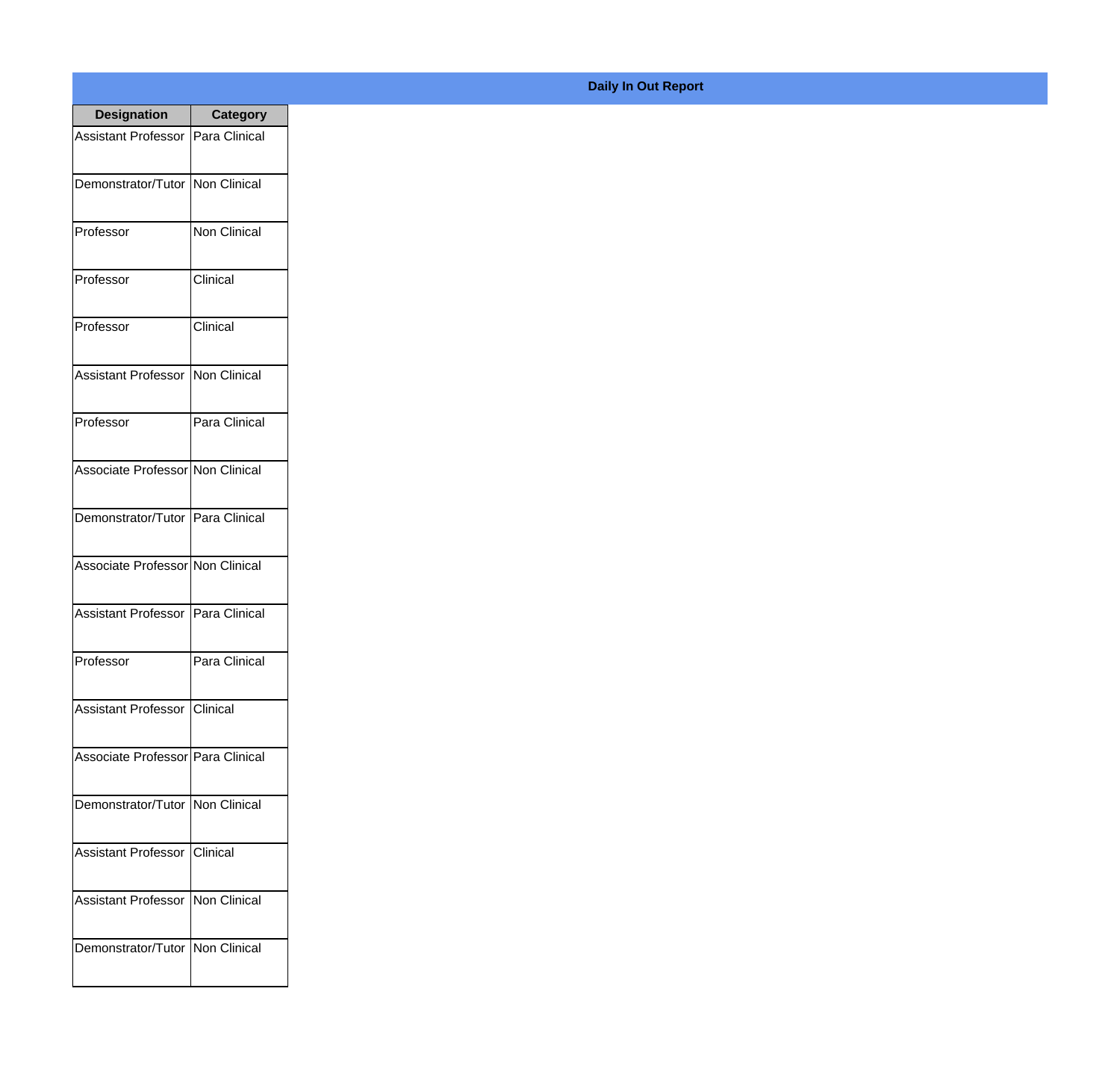|                                                  |                                                       |             |          |          | <b>Daily In Out Report</b> |              |                       |
|--------------------------------------------------|-------------------------------------------------------|-------------|----------|----------|----------------------------|--------------|-----------------------|
| Government<br>Medical College,<br>Khandwa        | <b>DR SOUMITRA</b><br><b>SETHIA</b>                   | 16 Dec 2020 | 09:35:04 | 19:39:31 | 10:04                      | P            | Community<br>Medicine |
| <b>Government</b><br>Medical College,<br>Khandwa | <b>DR SOURYAKANT</b><br>VARANDANI                     | 16 Dec 2020 | 11:18:56 |          | 00:00                      | E            | Community<br>Medicine |
| <b>Government</b><br>Medical College,<br>Khandwa | DR RASHMI YADAV                                       | 16 Dec 2020 | 09:26:28 | 17:21:48 | 07:55                      | P            | Community<br>Medicine |
| <b>Government</b><br>Medical College,<br>Khandwa | DR LEENA PARIHAR                                      | 16 Dec 2020 | 10:54:50 | 17:03:27 | 06:09                      | $\mathsf{P}$ | Community<br>Medicine |
| <b>Government</b><br>Medical College,<br>Khandwa | MR PIYUSH KUMAR<br><b>MISHRA</b>                      | 16 Dec 2020 | 10:36:54 |          | 00:00                      | E            | Community<br>Medicine |
| Government<br>Medical College,<br>Khandwa        | DR SACHIN PARMAR 16 Dec 2020                          |             | 10:22:22 | 19:39:16 | 09:17                      | $\mathsf{P}$ | Community<br>Medicine |
| Government<br>Medical College,<br>Khandwa        | DR PRAMILA VERMA                                      | 16 Dec 2020 | 12:17:04 |          | 00:00                      | E            | Paediatrics           |
| Government<br>Medical College,<br>Khandwa        | DR RAKESH KUMAR<br><b>SHIVHARE</b>                    | 16 Dec 2020 | 13:20:23 |          | 00:00                      | E            | Microbiology          |
| Government<br>Medical College,<br>Khandwa        | <b>DR GARIMA</b><br><b>AGRAWAL VARSHNEY</b>           | 16 Dec 2020 | 10:07:17 | 16:38:04 | 06:31                      | $\mathsf{P}$ | Paediatrics           |
| <b>Government</b><br>Medical College,<br>Khandwa | <b>DR SIDDHARTH</b><br><b>BANODE</b>                  | 16 Dec 2020 | 09:27:38 | 15:40:24 | 06:13                      | $\mathsf{P}$ | Pharmacology          |
| <b>Government</b><br>Medical College,<br>Khandwa | <b>DR CHANDNI</b><br>KAROLE                           | 16 Dec 2020 | 09:36:21 |          | 00:00                      | E            | Ophthalmology         |
| Government<br>Medical College,<br>Khandwa        | <b>DR SAPNA</b><br><b>MAHESHRAM</b>                   | 16 Dec 2020 | 10:00:06 |          | 00:00                      | E            | Community<br>Medicine |
| Government<br>Medical College,<br>Khandwa        | DR RAJENDRA<br><b>SINGH MANDLOI</b>                   | 16 Dec 2020 | 11:07:39 | 16:48:35 | 05:41                      | P            | <b>Bio Chemistry</b>  |
| Government<br>Medical College,<br>Khandwa        | <b>DR SEEMA</b><br><b>SUDHAKARRAO</b><br><b>SUTAY</b> | 16 Dec 2020 | 11:11:44 | 17:12:17 | 06:01                      | P            | Forensic<br>Medicine  |
| Government<br>Medical College,<br>Khandwa        | <b>DR AJAY</b><br>NARWARIYA                           | 16 Dec 2020 | 11:17:53 |          | 00:00                      | E            | Microbiology          |
| Government<br>Medical College,<br>Khandwa        | <b>DR NISHA</b><br><b>KAITHWAS</b>                    | 16 Dec 2020 | 15:50:03 |          | 00:00                      | E            | Psychiatry            |
| Government<br>Medical College,<br>Khandwa        | DR ANANT<br><b>TUKARAM PAWAR</b>                      | 16 Dec 2020 | 11:42:30 | 19:39:24 | 07:57                      | P            | Community<br>Medicine |
| Government<br>Medical College,<br>Khandwa        | DR SHAIKH M.KHALIQ                                    | 16 Dec 2020 | 14:22:30 |          | 00:00                      | E            | <b>Bio Chemistry</b>  |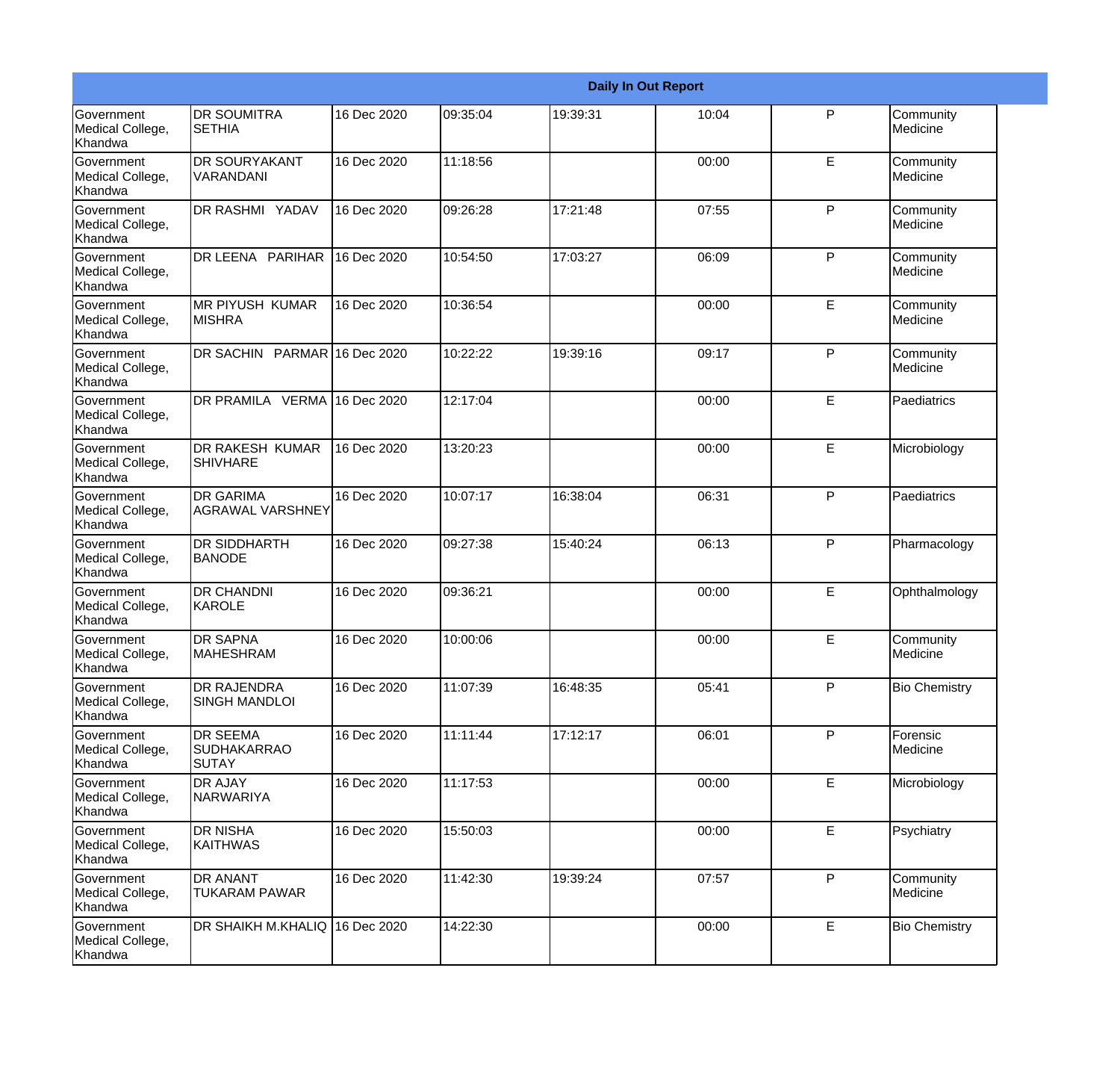| Assistant Professor   Para Clinical |               |
|-------------------------------------|---------------|
|                                     |               |
| Demonstrator/Tutor Para Clinical    |               |
| Assistant Professor   Para Clinical |               |
|                                     |               |
| Assistant Professor   Para Clinical |               |
| Statistician                        | Para Clinical |
|                                     |               |
| Assistant Professor   Para Clinical |               |
| Professor                           | Clinical      |
| Demonstrator/Tutor   Para Clinical  |               |
|                                     |               |
| Associate Professor Clinical        |               |
| Associate Professor Para Clinical   |               |
|                                     |               |
| Assistant Professor Clinical        |               |
| Associate Professor Para Clinical   |               |
|                                     |               |
| Demonstrator/Tutor   Non Clinical   |               |
| Professor                           | Para Clinical |
|                                     |               |
| Demonstrator/Tutor   Para Clinical  |               |
| Assistant Professor   Clinical      |               |
|                                     |               |
| Professor                           | Para Clinical |
| Professor                           | Non Clinical  |
|                                     |               |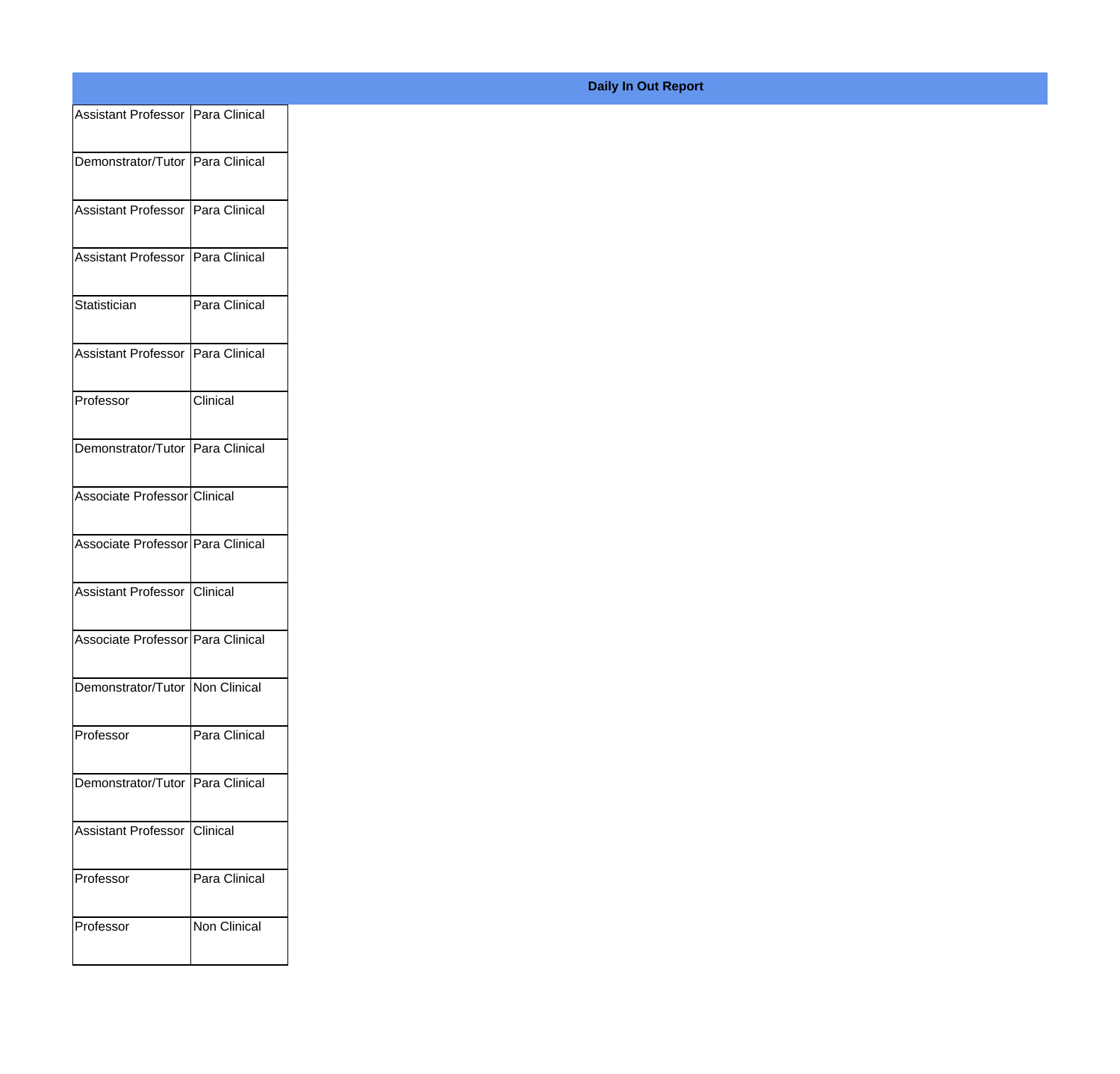|                                                  |                                                   |             |          |          | <b>Daily In Out Report</b> |    |                             |
|--------------------------------------------------|---------------------------------------------------|-------------|----------|----------|----------------------------|----|-----------------------------|
| <b>Government</b><br>Medical College,<br>Khandwa | <b>DR MAHENDRA</b><br>PANWAR                      | 16 Dec 2020 | 20:02:58 |          | 00:00                      | E  | Orthopaedics                |
| <b>Government</b><br>Medical College,<br>Khandwa | DR AJAY GANGJI                                    | 16 Dec 2020 | 10:28:32 |          | 00:00                      | E  | <b>General Surgery</b>      |
| Government<br>Medical College,<br>Khandwa        | <b>DR SITARAM</b><br><b>SOLANKI</b>               | 16 Dec 2020 | 11:06:09 | 17:05:25 | 05:59                      | P  | Forensic<br>Medicine        |
| Government<br>Medical College,<br>Khandwa        | <b>DR RANJEET</b><br><b>BADOLE</b>                | 16 Dec 2020 | 10:30:29 | 14:46:36 | 04:16                      | P  | <b>General Medicine</b>     |
| <b>Government</b><br>Medical College,<br>Khandwa | <b>DR PRIYESH</b><br>MARSKOLE                     | 16 Dec 2020 | 10:02:34 | 18:07:02 | 08:05                      | P  | Community<br>Medicine       |
| Government<br>Medical College,<br>Khandwa        | DR VIJAY NAYAK                                    | 16 Dec 2020 | 10:45:31 | 16:04:50 | 05:19                      | P  | Anatomy                     |
| <b>Government</b><br>Medical College,<br>Khandwa | DR SUNIL BAJOLIYA                                 | 16 Dec 2020 | 09:31:11 |          | 00:00                      | E  | OTO-Rhiono-<br>Laryngology  |
| Government<br>Medical College,<br>Khandwa        | DR NISHA MANDLOI<br>PANWAR                        | 16 Dec 2020 | 09:39:40 | 17:03:54 | 07:24                      | P  | Obstetrics &<br>Gynaecology |
| Government<br>Medical College,<br>Khandwa        | DR NANDINI DIXIT                                  | 16 Dec 2020 | 10:37:09 |          | 00:00                      | E  | Paediatrics                 |
| <b>Government</b><br>Medical College,<br>Khandwa | <b>DR JITENDRA</b><br>AHIRWAR                     | 16 Dec 2020 | 10:13:33 | 17:14:09 | 07:01                      | P  | Pathalogy                   |
| Government<br>Medical College,<br>Khandwa        | <b>DR MUKTESHWARI</b><br><b>GUPTA</b>             | 16 Dec 2020 | 11:32:59 |          | 00:00                      | E  | Pharmacology                |
| Government<br>Medical College,<br>Khandwa        | DR PURTI AGARWAL<br>SAINI                         | 16 Dec 2020 | 10:29:16 | 16:37:04 | 06:08                      | P  | Pathalogy                   |
| Government<br>Medical College,<br>Khandwa        | DR YASHPAL RAY                                    | 16 Dec 2020 | 11:08:12 |          | 00:00                      | E  | Anatomy                     |
| Government<br>Medical College,<br>Khandwa        | <b>DR DEEPIKA</b><br>PANWAR                       | 16 Dec 2020 | 11:19:02 |          | 00:00                      | E. | <b>Bio Chemistry</b>        |
| Government<br>Medical College,<br>Khandwa        | <b>DR VISHAL</b><br><b>KUMAR</b><br><b>THAKRE</b> | 16 Dec 2020 | 10:14:48 | 17:06:51 | 06:52                      | P  | Physiology                  |
| Government<br>Medical College,<br>Khandwa        | MOHIT GARG                                        | 16 Dec 2020 | 11:02:18 |          | 00:00                      | E  | <b>General Medicine</b>     |
| Government<br>Medical College,<br>Khandwa        | RENU WAGHMARE                                     | 16 Dec 2020 | 11:02:53 | 17:02:25 | 06:00                      | P  | Community<br>Medicine       |